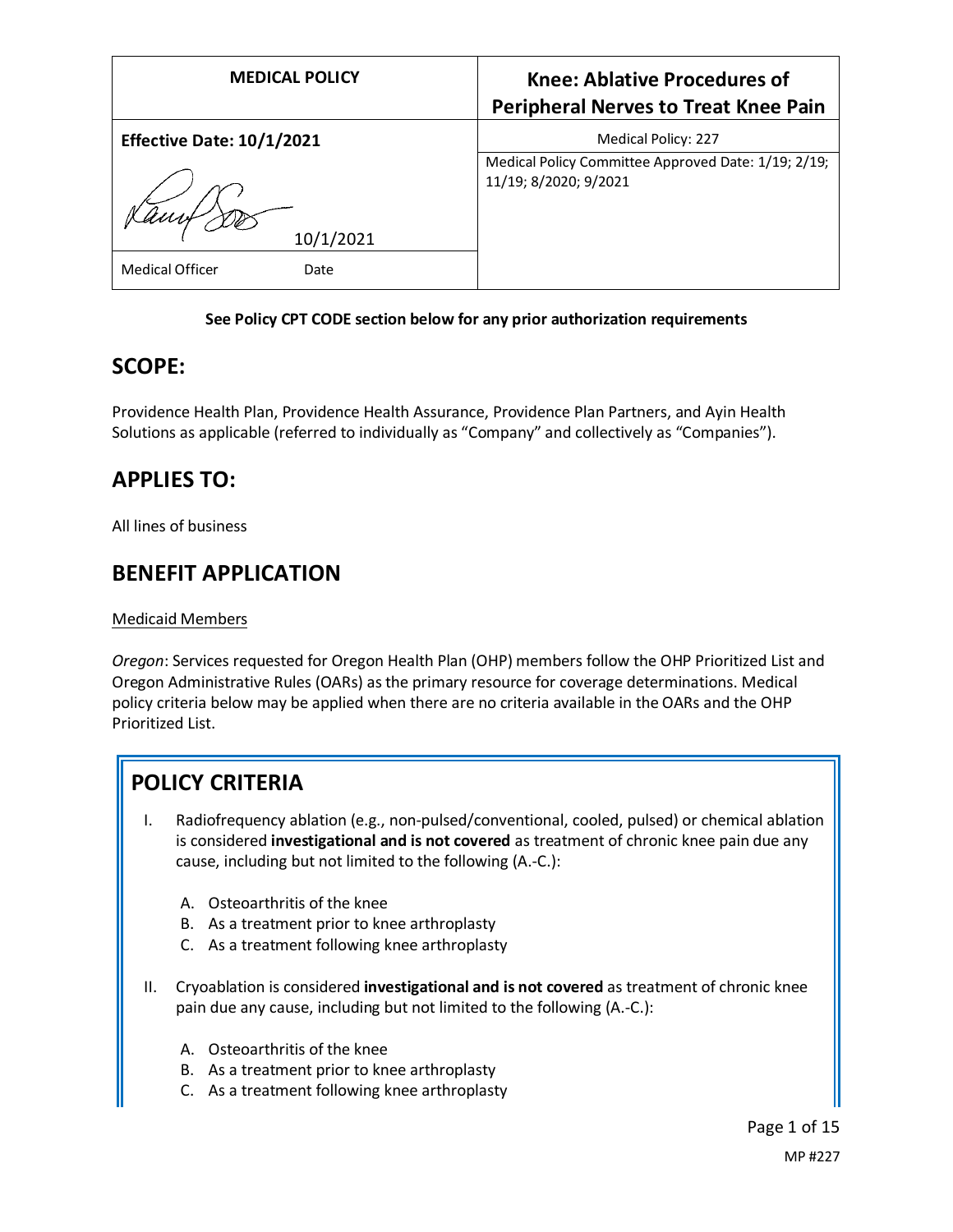Link t[o Policy Summary](#page-8-0)

### **BILLING GUIDELINES**

The codes 0441T and 64640 are not specific to the procedures and/or indications addressed in this policy. 64640 and 0441T will be considered investigational for the therapies addressed in this policy when the request is for any of the ICD-10 diagnosis codes present in the [Billing Guidelines Appendix](#page-12-0) below.

# **CPT/HCPCS CODES**

| <b>All Lines of Business</b>                                                                                                                                                                                                                                |                                                                                                             |  |  |  |
|-------------------------------------------------------------------------------------------------------------------------------------------------------------------------------------------------------------------------------------------------------------|-------------------------------------------------------------------------------------------------------------|--|--|--|
| <b>No PA Required</b>                                                                                                                                                                                                                                       |                                                                                                             |  |  |  |
| 0441T                                                                                                                                                                                                                                                       | Ablation, percutaneous, cryoablation, includes imaging guidance; lower extremity<br>distal/peripheral nerve |  |  |  |
| 64640                                                                                                                                                                                                                                                       | Destruction by neurolytic agent; other peripheral nerve or branch                                           |  |  |  |
| Not covered                                                                                                                                                                                                                                                 |                                                                                                             |  |  |  |
| 64624                                                                                                                                                                                                                                                       | Destruction by neurolytic agent, genicular nerve branches including imaging guidance,<br>when performed     |  |  |  |
| <b>Unlisted Codes</b><br>All unlisted codes will be reviewed for medical necessity, correct coding, and pricing at the<br>claim level. If an unlisted code is billed related to services addressed in this policy then it<br>will be denied as Not Covered. |                                                                                                             |  |  |  |
| 20999                                                                                                                                                                                                                                                       | Unlisted procedure, musculoskeletal system, general                                                         |  |  |  |
| 27599                                                                                                                                                                                                                                                       | Unlisted procedure, femur or knee                                                                           |  |  |  |
| 64999                                                                                                                                                                                                                                                       | Unlisted procedure, nervous system                                                                          |  |  |  |

### **DESCRIPTION**

The nerves supplying the knee are called the genicular nerves, comprising the articular branches of the obturator, femoral, saphenous, common peroneal, and tibial nerves. These nerves provide innervation to the capsule of the knee joint, as well as to the intra-articular and extra-articular ligaments. They are thought to contribute to knee-related pain of various etiologies, including but not limited to degenerative joint diseases such as osteoarthritis, chronic pain including knee pain that exists after total knee arthroplasty (TKA) surgery.

#### **Radiofrequency Ablation**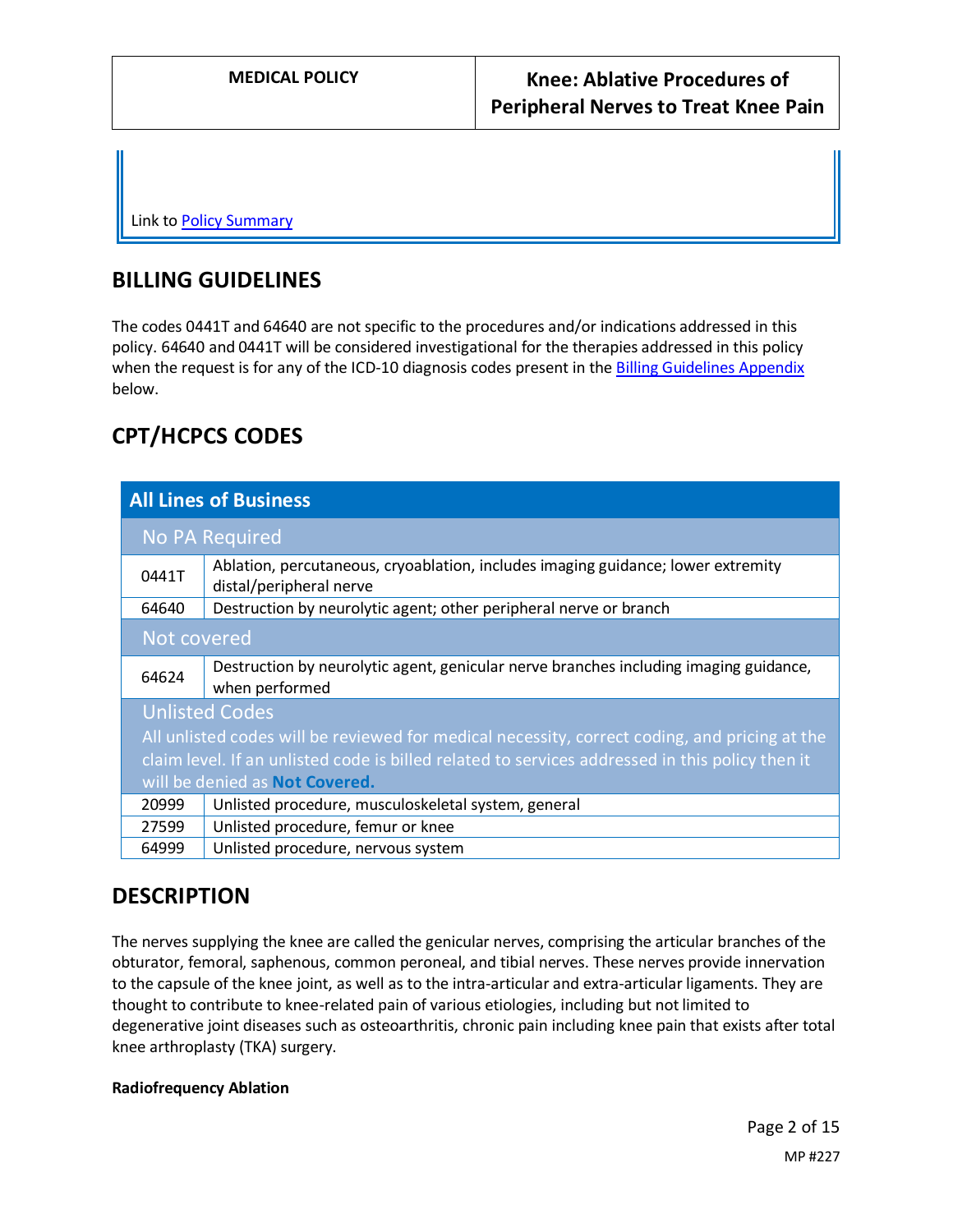Radiofrequency ablation (RFA), also known as radiofrequency lesioning, radiofreqency nerve ablation (RFNA), radiofrequency neurotomy, denervation, or rhizotomy, is a minimally invasive treatment proposed to temporarily reduce knee pain caused by various etiologies. During the procedure radiofrequency (RF) energy delivers heat to the target nerve thereby creating a lesion that stops pain input to the central nervous system. Prior to planning the procedure, a diagnostic genicular nerve block is conducted to ensure that the patient is a suitable candidate for RFA. The procedure is performed in an outpatient setting, typically by a pain specialist. It is usually performed under fluoroscopic or ultrasonographic guidance to facilitate localization of the target nerves. After local anesthetic has been injected, an RF cannula is inserted and advanced until it makes contact with bone. Stimulation is performed at 50 hertz to identify the location of each target nerve. Anesthetic may be applied to the target nerve to relieve pain during RFA. During conventional RFA, the RF probe is advanced through the cannula and the temperature of the tip is increased to 70°C to 80°C for 90 to 120 seconds. One lesion is created at each of the target nerves.<sup>1</sup>

Cooled radiofrequency ablation/denervation (also known as C-RFA) is a variation on conventional RFA that is also being researched. C-RFA maintains the tissue temperature immediately adjacent to the electrode at 60°C while the target nerve is heated to 75°C or higher. This purportedly allows for treatment of a large tissue area without the risk of adjacent tissue damage. Examples of devices used for this procedure include, but may not be limited to, the Coolief Cooled RF Probe. (Please see the [Regulatory Status](#page-9-0) section below for more information on this device.)

Pulsed RFA in another proposed alternative to conventional RFA. Pulsed RFA involves the application of heat applied in short bursts instead of a continuous flow, allowing the tissue to cool between applications and a resulting tissue temperature of approximately 42°C. Lower tissue temperatures and short bursts of application are thought to reduce the risk of destruction to nearby tissue. Examples of devices used for this procedure include, but may not be limited to, the Stryker MultiGen™ 2 RF Generator System (when used on the pulsed mode). (Please see the [Regulatory Status](#page-9-0) section below for more information on this device.)

### **Cryoablation**

Cryoablation has also been proposed as minimally invasive treatment for individuals with knee pain of various etiologies. This technique may also be referred to by a variety of other names, including but not limited to:

- cryosurgery
- cryodenervation
- cryogenic neuroablation
- cryoneurolysis
- cryoanalgesia

This technique involves the use of a specialized hand-held device (e.g., cryoprobe) and administration of intense cooling applications to the target nerve, usually the genicular nerve. The proposed mechanism of action is that freezing destroys nerve tissue by causing extensive vascular damage to the endoneural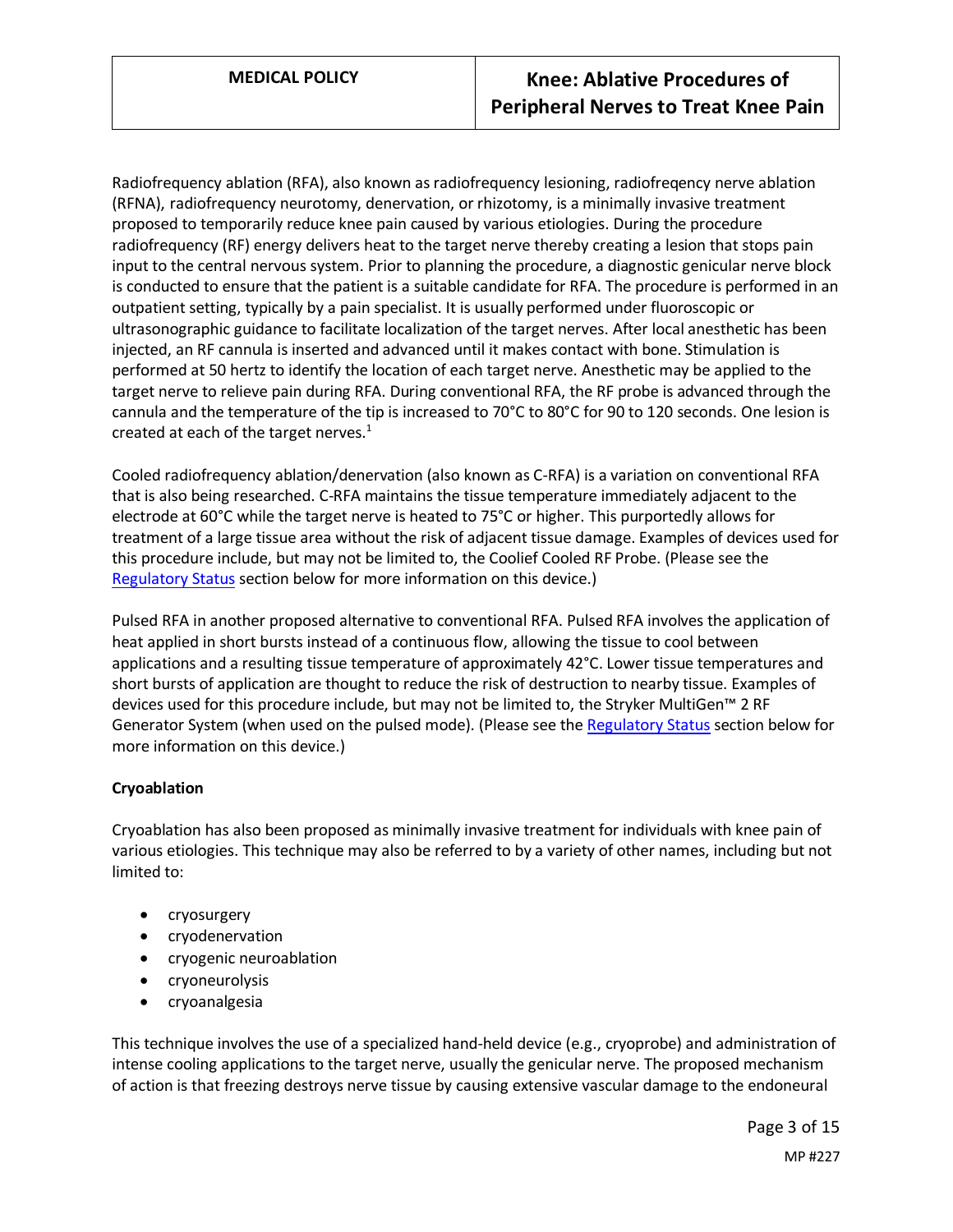capillaries or blood vessels supplying the nerves, thereby interrupting the transmission of pain impulses. Treatment effects have been reported two last up to 24 months.

#### **Chemical Ablation**

Chemical ablation may also be referred to as chemical neurolysis, chemical denervation or chemodenervation, and involves the injection of neurolytic agents (e.g., phenol, alcohol, glycerol, saline, and sodium morrhuate). This proposed treatment option for chronic pain generally results in a permanent destruction of the nerve.

### **REVIEW OF EVIDENCE**

A review of the ECRI, Hayes, Cochrane, and PubMed databases was conducted regarding the use of radiofrequency lesioning and cryosurgery as potential treatments for knee pain of various etiologies. Below is a summary of the available evidence identified through July 2021.

Because of the subjective nature of outcome measures like pain, randomized clinical trials (RCTs) are needed to determine whether outcomes are truly improved with the use of radiofrequency lesioning or cryosurgery as opposed to placebo effect. Ideally, trials should be sufficiently powered to avoid spurious results, include homogenous patient populations, longer follow up periods, and report objective outcome measures such as imaging in addition to standardized methods of measuring subjective outcomes like pain severity and functional impairment. Therefore, the evidence review below has focused on RCTs and systematic reviews that have included RCTs.

### **Radiofrequency Ablation**

#### Systematic Reviews

### *Osteoarthritis (OA) of the Knee*

- In 2020, Hayes published a review that evaluated non-pulsed RFA for the treatment of osteoarthritis (OA) of the knee, including eight studies (n=25 to 73).<sup>1,2</sup> The review indicated that the overall body of evidence was of low quality. The studies included in the review suffered from a number of limitations including:
	- o Heterogeneous in terms of:
		- Study design: three randomized controlled trials (RCTs), one randomized comparison study, one nonrandomized study, and three noncomparative studies.
		- Quality: one study was deemed to be of good quality, two were of fair quality, two were of poor quality, and three were of very poor quality.
		- Comparator group: two compared RFA with sham stimulation, one compared RFA with platelet rich plasma, one with steroid plus anesthetic.
		- Tools used to assess self-reported pain/function outcomes: four different tolls sued between the eight studies.
	- $\circ$  All studies were of relatively small sample size (n= 25 to 73)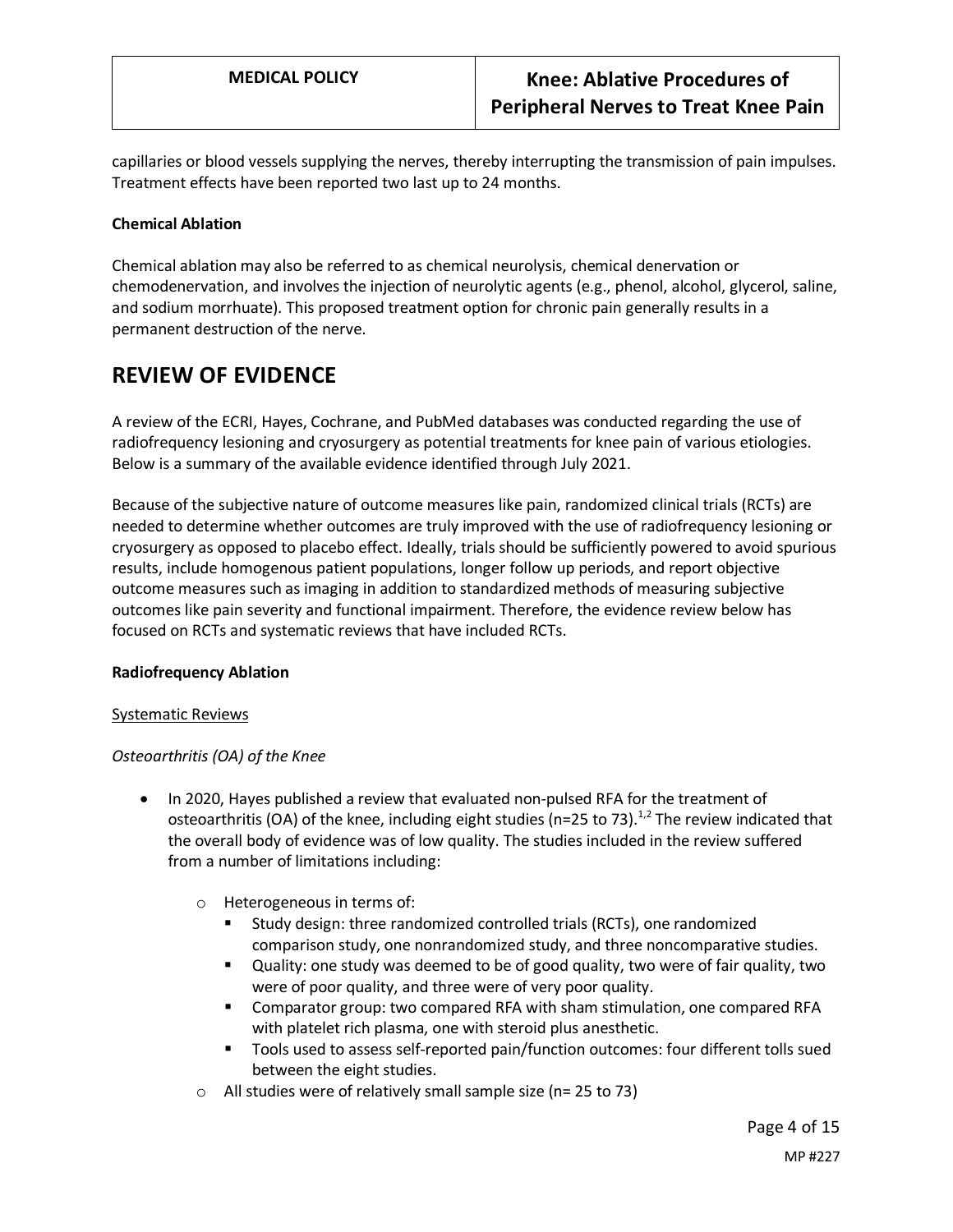- o All studies reported only short-term follow-up, ranging from three months (five studies) to one year.
- $\circ$  Most of the studies (n=6) reported that initial improvements in pain and/or function diminished over time.
- o Lack of one or more of the following:
	- o control or comparison group
	- o power analysis
	- o randomization
	- o blinding
	- o objective outcome measures
- $\circ$  Some studies had unclear methodology or procedures, while others reported baseline differences in disease severity between groups.

Investigations assigned a "C" rating (potential but unproven benefit) and determined that RFA of the genicular nerves may result in improvements in pain and function in patients with treatment-refractory pain associated with KOA. Authors also noted, however, that "substantial uncertainty exists as to the consistency of clinically significant improvements in pain and the duration of effect of RFA on KOA-related pain."

- In 2018, the Washington State Health Care Authority conducted a systematic review evaluating the safety and efficacy of peripheral nerve ablation for the treatment of limb pain.<sup>3</sup> Independent investigators systematically searched the literature through October 2018, identified eligible studies, assessed study quality and extracted data. In total, 7 RCTs assessing radiofrequency ablation (RFA) for the treatment of osteoarthritic knee pain were included for review. Four of these studies reported some improvements in knee function and pain measures at 6-month follow-up. Three studies found significant improvements at 3 months for the conventional RFA group across functional outcomes. Similarly, these 3 RCTs found statistically significant improvements for the conventional RFA group at 3 months using a VAS pain scale. Results' validity was limited, however, by studies' lack of long term follow-up. One RCT was included, which evaluated cooled RFA (CRFA) and 1 RCT of cryoablation for knee pain. Cooled RFA improved function and pain measures at 6 months compared to an intraarticular steroid injection (IAS). Cryoablation of the genicular nerves improved WOMAC total scores (osteoarthritis index) at 1 to 3 months compared to a sham procedure, but not at 4 months. On the basis of this report, the Washington State Health Care Authority concluded that peripheral nerve ablation, using any technique to knee pain was not a covered benefit.<sup>4</sup>
- Additional systematic reviews have also evaluated the safety and efficacy of radiofrequency ablation for the treatment of knee pain.<sup>5-10</sup> While each review noted improvement among patients' functional outcomes and pain scores at short-term follow-up, each study called for additional high-quality RCTs with long-term follow-up to confirm the efficacy and superiority of various radiofrequency modalities for the treatment of knee osteoarthritis.

#### Randomized Controlled Trials

Summarized below are ht e RCTs that were either not included or were published after the systematic reviews described above.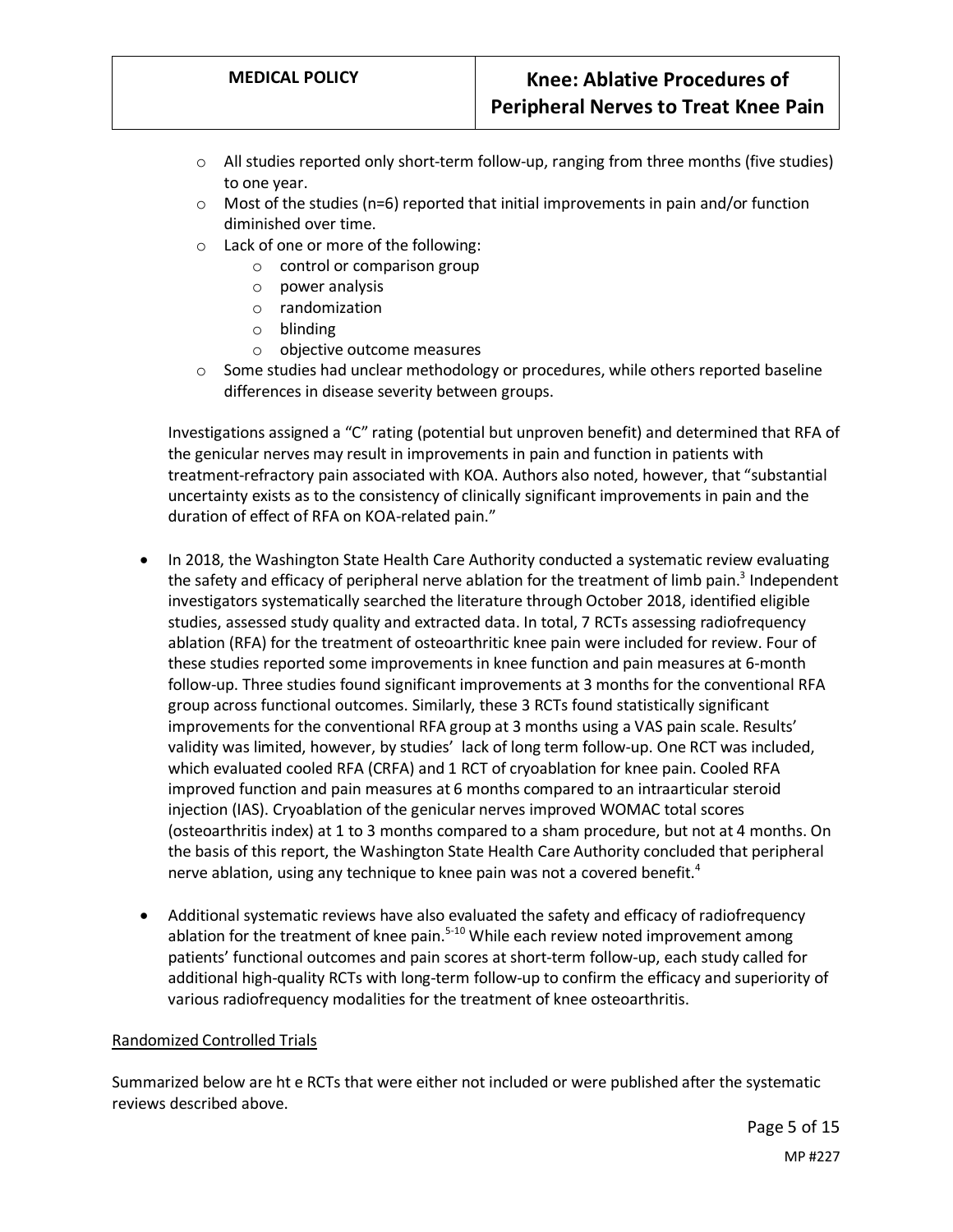*OA of the Knee: Cooled RFA (CRFA)* Systematic Reviews

> • In 2020, Hayes conducted a systematic review evaluating the safety and efficacy cooled radiofrequency ablation with the Coolief Cooled RF (Avanos Medical Inc.) system for osteoarthritis of the knee.<sup>11</sup> In total, 5 studies were included for review: 1 RCT compared cooled radiofrequency ablation (CRFA) with the Coolief system with intra-articular steroid injection (IASI) for relief of pain associated with knee osteoarthritis (KOA); whereas 4 studies evaluated the effect of CRFA on KOA that had failed conservative treatment. An additional RCT compared CRFA with sham treatment in patients scheduled to undergo total knee arthroplasty in the following 2 to 6 weeks, to assess whether CRFA reduced postoperative pain. Sample sizes range from 33 to 205; median follow-up was 6 months. Outcomes of interest included pain, function, medication use and need for additional procedures.

Across 4 studies, CRFA significant reduced pain, with 50% to 77% of patients reporting a clinically significant reduction in pain at 6 months in 2 studies and 37% to 74% of patients achieving at least a 50% improvement in pain at 6 months in 4 studies. However, the proportion of patients achieving a 50% reduction in pain at longer follow-up were reduced substantially (1 study). Evidence evaluating the effect of CRFA on functional outcomes was limited. No differences were reported in medication use between patients receiving CRFA and patients receiving IASI. Quality of evidence was assessed as "very low" due to a lack of long-term follow up, and the inconsistent reductions in pain. Hayes concluded that the evidence base was "insufficient" to draw conclusions regarding the efficacy of CRFA due to uncertainty surrounding the treatment's clinical significance, comparative effectiveness and the duration of effect of CRFA on the genicular nerves.

• In 2020, ECRI published a systematic review assessing the safety and efficacy of the Coolief cooled radiofrequency system (CRFA) for treating knee osteoarthritis.<sup>12</sup> In total, 2 multicenter, randomized, crossover studies were included for review.<sup>13</sup>.<sup>14</sup> Studies compared CRFA with single hyaluronic acid (HA) or intra-articular steroid (IAS) injections. Outcomes of interest included pain, function, quality of life, opioid use, and adverse events. At 6-month follow-up, results indicated that CRFA of genicular nerve structures may improve pain, knee function, and quality of life (QOL) compared with either a single intra-articular injection of hyaluronic acid (HA) or corticosteroid. Nonetheless, these studies also reported higher procedure-related adverse event (AE) rates in patients who received CRFA than in those who received an HA or IAS injection. Study limitations included a lack of blinding of outcomes assessors, cross over to CRFA after 6 months among HA and IAS patients, short follow-up and possible diminished effects of single HA or IAS injection rather than multiple spaced-out injections. Authors of one study also cited a higher attrition rate in the CRFA group than in the HA group (15% versus 7%) and lack of balance across enrolling sites. Lastly, HA injection may not be a clinically relevant comparator because some clinical guidelines recommend against this treatment in patients with symptomatic knee OA. No studies compared CRFA with standard RFA. Authors concluded that evidence supporting CRFA for the treatment of KOA is "inconclusive" and that RCTs with longer follow-up are needed to determine how CRFA compares with nonsurgical procedural treatments for knee OA.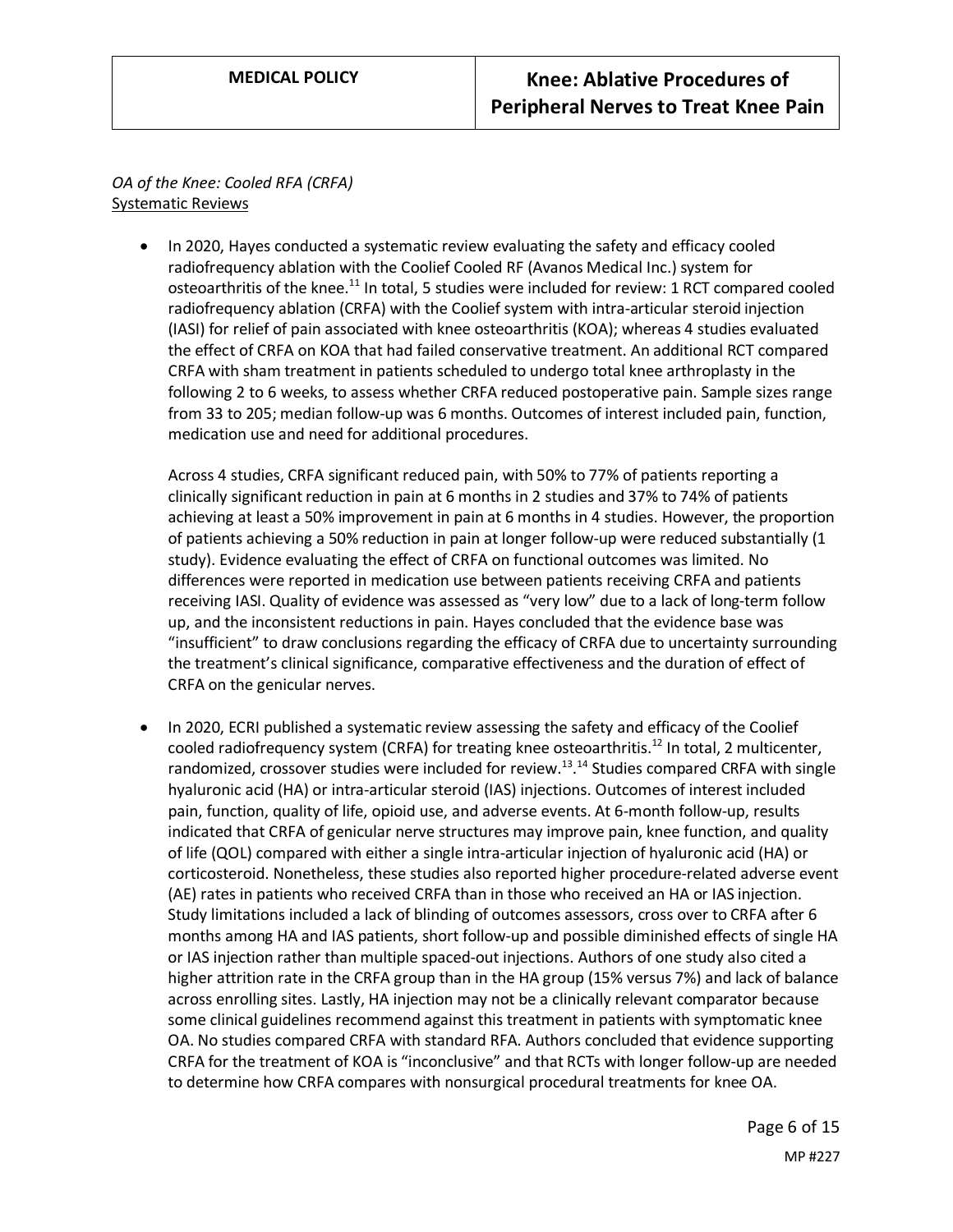#### Randomized Controlled Trials

In 2018, Davis et al. published the results of an industry-sponsored RCT that compared the safety and effectiveness of C-RFA (using the Coolief system) with corticosteroid injection in the management of knee pain from OA, including 151 subjects.<sup>14</sup> This study was included as part of the ECRI review discussed above. Although the study reported significant reductions in knee pain and opioid use in the C-RFA group compared to the injection group, the RCT suffered from a number of limitations including:

- Limited 6-month follow-up precludes conclusions regarding long-term efficacy.
- Inconsistency between study sites in terms of blinding observers to procedures.
- Patients in both treatment groups were permitted to use opioids for medical indications other than OA-related knee pain, precluding conclusions regarding the effect of each treatment on opioid use for OA-related knee pain.

#### *OA of the Knee: Pulsed RFA*

In 2014, Rahimzadeh et al. published an RCT that compared the efficacy of pulsed RFA to prolotherapy with erythropoietin and with dextrose, including 70 patients with knee OA.<sup>15</sup> The authors reported that pulsed RFA produced a significant reduction in pain comparable to prolotherapy at two- and four-weeks, but the analgesic effect of the RFA diminished by 12 weeks.

In 2017, Gulec et al. published the results of an RCT that compared the effectiveness of unipolar versus bipolar intraarticular pulsed RFA in chronic knee pain control, including 100 patients with moderate to severe OA.<sup>16</sup> Although significant reductions in knee pain were reported post-treatment compared to baseline in both treatment groups, this trial was limited by the short-term follow-up (three months). In addition, lack of an appropriate comparator group, such as sham control, precludes conclusions regarding efficacy of pulsed RFA for knee pain. Furthermore, greater reductions in pain were reported at 1-month follow-up compared to 3-month follow-up, indicating that potential improvements in pain are not sustained.

### *Total Knee Arthroplasty (TKA): Non-Pulsed RFA*

In 2017, Qudsi-Sinclair et al. published the results of a small RCT (n=28 patients) that compared conventional RFA to local anesthetic and corticosteroid block of the superolateral, superomedial, and inferomedial branches of the knee genicular nerves in patients who had total knee arthroplasty (TKA) but still experience pain.<sup>17</sup> There were no significant differences in outcome measures between treatment groups, including reductions in pain and analgesic use, and improvements in joint function and disability. The authors concluded that "further clinical trials need to be undertaken, with a larger sample size, in order to demonstrate the efficacy of this technique and to detect the possible appearance of any long-term adverse effects."

### *Total Knee Arthroplasty (TKA): Pulsed RFA*

In 2010, Taverner et al. published the results of a small (n=50) sham-controlled RCT that compared pulsed RFA treatment in patients with painful knee awaiting TKA.<sup>18</sup> The authors reported a statistically significant reduction in VAS pain scores at 1- and 4-week follow-up compared with baseline in the pulsed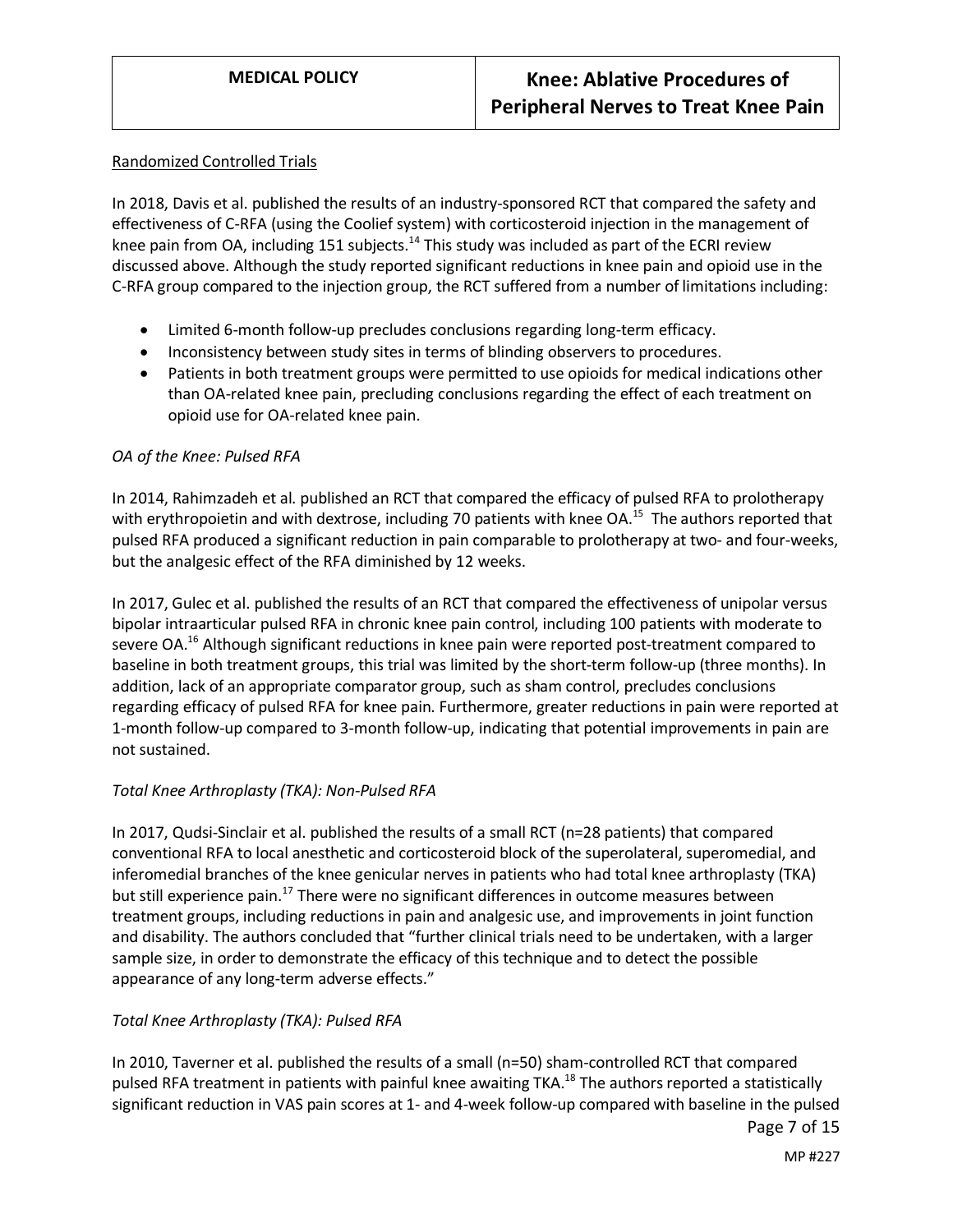RFA group. Patients receiving sham treatment showed no statistically significant improvement. The authors concluded that based on the promising results of this study, that future studies were needed to determine efficacy of pulsed RFA for pre-TKA knee pain.

No systematic reviews or RCTs were identified that evaluated radiofrequency ablation as a treatment for knee pain of any other etiology not listed above.

#### **Cryoablation**

#### Systematic Reviews

In 2021, Hayes published an "evolving evidence review" assessing the safety and efficacy of the iovera° system for the treatment of knee osteoarthritis.<sup>19</sup> In total, 1 randomized sham-controlled clinical trial (discussed below)<sup>20</sup> and one systematic review (including 1 case report and 2 clinical studies) were included for review. The sham-controlled RCT reported benefit in pain and knee-specific global scales with iovera° over sham treatment with the majority of benefit observed up to 60-90 days, and no benefit observed by 180 days follow-up. The systematic review reported improvements in pain and symptoms in patients with knee pain treated with iovera° compared with sham or standard care, however only 1 of these studies treated patients with knee osteoarthritis. Authors concluded that clinical studies and systematic reviews suggest "minimal support" for the iovera system for the treatment of knee osteoarthritis.

#### Randomized Controlled Trials

In 2017, Radnovich et al. published the results of an RCT that evaluated the efficacy and safety/tolerability of cryoneurolysis (using the Myoscience iovera° system) for reduction of pain and symptoms associated with knee  $OA<sup>20</sup>$  The trial included 180 patients (n = 121 active treatment and 59 sham treatment) and only 6-month outcomes were reported. The attrition rate for this study was unacceptably high, with 28% of actively treated patients and 31% of controls being lost to follow-up at 6-months. Although there were significant differences in pain outcomes between treatment groups up to 150 days of follow-up, by the 180 day follow-up there were no differences in pain outcomes, possibly indicating reduced treatment efficacy over a relatively short time period. The authors noted that although treatment allocation was well concealed initially, this diminished over time and patients began to guess their treatment group, which may have affected patient-reported outcomes and biased results in favor of active treatment.

No systematic reviews or RCTs were identified that evaluated cryoablation as a treatment for knee pain of any other etiology not listed above.

#### **Chemical Ablation**

#### Systematic Reviews

No systematic reviews were identified that evaluated chemical ablation as a treatment for knee pain of any etiology.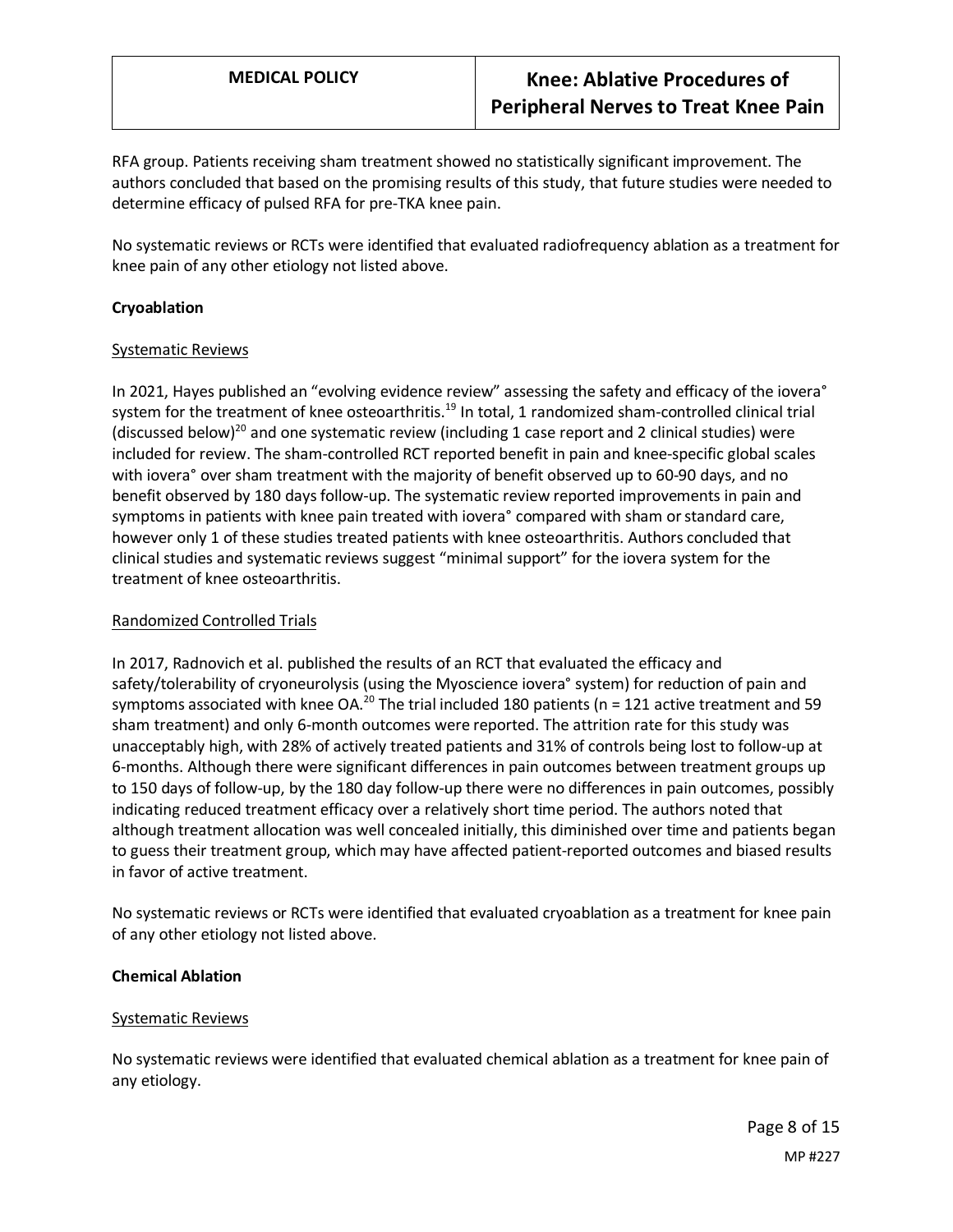#### Randomized Controlled Trials

No randomized controlled trials were identified that evaluated chemical ablation as a treatment for knee pain of any etiology.

### **CLINICAL PRACTICE GUIDELINES**

#### American College of Rheumatology/Arthritis

In 2019, the American College of Rheumatology/Arthritis published a clinical practice guideline addressing the treatment of osteoarthritis of the hand, hip and knee.<sup>21</sup> On the basis of a non-systematic review of evidence, investigators conditionally recommended radiofrequency ablation for the treatment of patients with knee osteoarthritis. Authors acknowledged "the heterogeneity of techniques and controls used and lack of long-term safety data."<sup>21</sup>

#### Osteoarthritis Research Society International (OARSI)

In 2019, the OARSI published guidelines addressing non-surgical management of knee, hip and polyarticular osteoarthritis.<sup>22</sup> On the basis of a systematic review of evidence, authors did not recommend nerve block therapy (including RFA) as a treatment for knee osteoarthritis.

## **CENTERS FOR MEDICARE & MEDICAID**

As of 8/3/2021, no Centers for Medicare & Medicaid (CMS) coverage guidance was identified which addresses radiofrequency ablation for any type of knee pain.

## <span id="page-8-0"></span>**POLICY SUMMARY**

There is not enough evidence to support the use of radiofrequency ablation or cryoablation for the treatment of knee pain. There are a limited number of randomized trials comparing radiofrequency ablation or cryoablative techniques to standard of care treatments for knee pain, such as nonoperative treatments or surgical repair. Although some positive results have been reported, this body of evidence has a number of limitations, including the following: lack of long-term follow-up, heterogeneous outcomes measures evaluated, reporting of only subjective patient-reported outcomes, inconsistencies in terms of treatment efficacy. Additionally, several trials have reported diminished improvement over time post-treatment, indicating a lack of long-term efficacy for any of the ablative therapies addressed in this policy. Lastly, no clinical practice guidelines were identified which addressed any type of RFA or cryoablative therapies as potential treatments for any type of knee pain. To determine the long-term safety and efficacy of these procedures, large, high-quality randomized controlled trials are needed.

### **INSTRUCTIONS FOR USE**

Company Medical Policies serve as guidance for the administration of plan benefits. Medical policies do not constitute medical advice nor a guarantee of coverage. Company Medical Policies are reviewed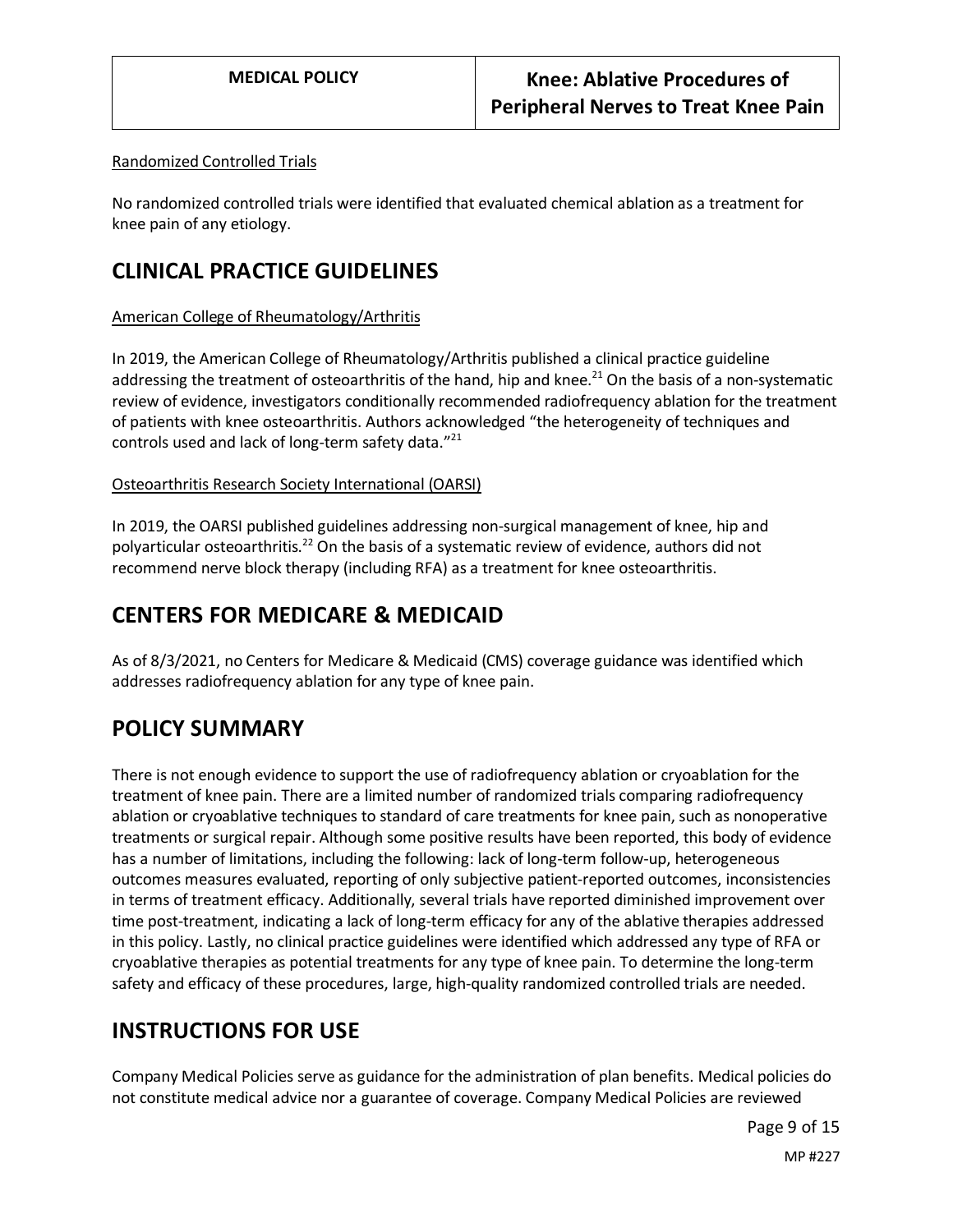annually and are based upon published, peer-reviewed scientific evidence and evidence-based clinical practice guidelines that are available as of the last policy update. The Companies reserve the right to determine the application of Medical Policies and make revisions to Medical Policies at any time. Providers will be given at least 60-days notice of policy changes that are restrictive in nature.

The scope and availability of all plan benefits are determined in accordance with the applicable coverage agreement. Any conflict or variance between the terms of the coverage agreement and Company Medical Policy will be resolved in favor of the coverage agreement.

## **REGULATORY STATUS**

### <span id="page-9-0"></span>U.S. Food & Drug Administration (FDA)

Several radiofrequency and cryosurgery devices have been cleared for marketing by the U.S. Food and Drug Administration (FDA) through the 510(k) process. Radiofrequency (RF) probes and lesion generators are considered class II devices. The FDA has approved over 60 RF probes (product code: GXI) and over 40 RF lesion generators (product code: GXD). Below are examples of these devices.

- NeuroTherm® NT 2000 (NeuroTherm, Inc.) received 510K clearance in 2011. The FDA determined that this device was substantially equivalent to existing devices for use in lesioning neural tissue in the peripheral nervous system. Existing predicate devices included the NeuroTherm NT 1000 (cleared in 2006), Stryker Interventional Pain RF Generator and RF Electrodes and Cannulae (2004), and Cosman G4 RF Generator (cleared in 2008).
- The Stryker MultiGen™ 2 RF Generator System received 510K clearance in 2017 for "coagulation of soft tissues in orthopedic, spinal, and neurosurgical applications. Examples include, but are not limited to: Facet Denervation, Trigeminus Neuralgia, Peripheral Neuralgia and Rhizotomy."<sup>23</sup> This system may be used for both pulsed and non-pulsed/conventional RFA, depending on the setting.
- The iovera° system (Myoscience, Inc) originally received 510K clearance in 2014 to produce lesions in peripheral nervous tissue to block pain. In 2017 (K1737637) indications for use were expanded specifically for the knee, stating that the device could also be used "for the relief of pain and symptoms associated with osteoarthritis of the knee for up to 90 days."<sup>24</sup>
- Coolief Cooled RF Probe (Halyard Health, Inc.) received 510K clearance (K163461) in 2017 for "creating radiofrequency lesions of the genicular nerves for the management of moderate to severe knee pain of more than 6 months with conservative therapy, including medication, in patients with radiologically-confirmed osteoarthritis (grade 2-4) and a positive response (≥50% reduction in pain) to a diagnostic genicular nerve block the relief of chronic, moderate to severe, knee pain caused by osteoarthritis (OA)."<sup>25</sup>

#### Mental Health Parity Statement

Coverage decisions are made on the basis of individualized determinations of medical necessity and the experimental or investigational character of the treatment in the individual case. In cases where medical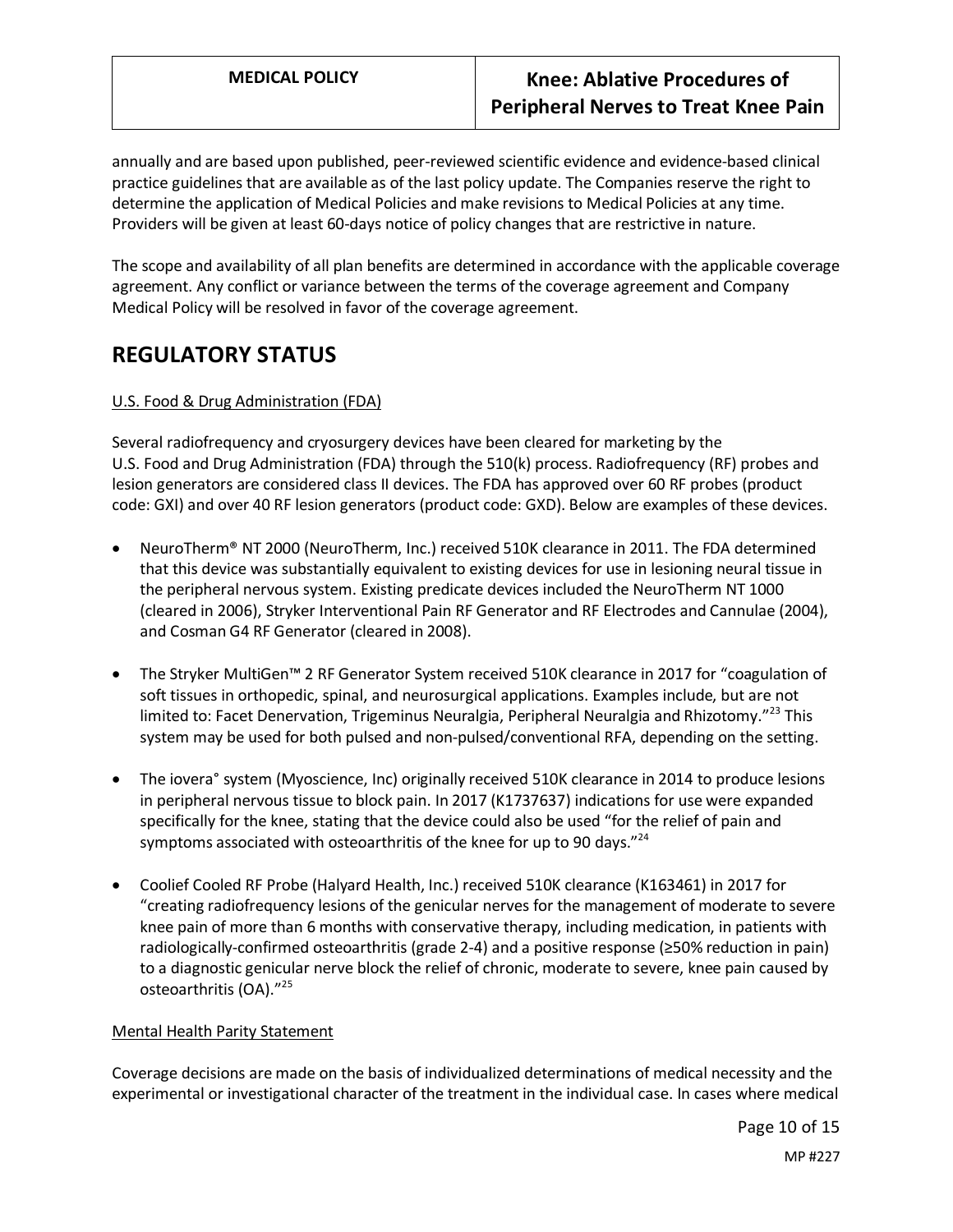necessity is not established by policy for specific treatment modalities, evidence not previously considered regarding the efficacy of the modality that is presented shall be given consideration to determine if the policy represents current standards of care.

# **MEDICAL POLICY CROSS REFERENCES**

• Investigational and Non-Covered Medical Technologies (CMS Only)

## **REFERENCES**

- 1. Hayes Inc. Radiofrequency Nerve Ablation for the Management of Osteoarthritis of the Knee. [https://evidence.hayesinc.com/report/htb.peripheralknee4051.](https://evidence.hayesinc.com/report/htb.peripheralknee4051) Published 2020. Accessed 8/3/2021.
- 2. Hayes Inc. Peripheral Nerve Ablation for Treatment of Osteoarthritic Knee Pain. [https://evidence.hayesinc.com/report/htb.peripheralknee4051?\\_ga=2.181678183.1719350046.](https://evidence.hayesinc.com/report/htb.peripheralknee4051?_ga=2.181678183.1719350046.1591726115-614723772.1557249972) [1591726115-614723772.1557249972.](https://evidence.hayesinc.com/report/htb.peripheralknee4051?_ga=2.181678183.1719350046.1591726115-614723772.1557249972) Published 2020. Accessed 8/3/2021.
- 3. Washington State Health Care Authority. Peripheral Nerve Ablation for the Treatment of Limb Pain: Final Evidence Report[. https://www.hca.wa.gov/assets/program/pna-final-report-](https://www.hca.wa.gov/assets/program/pna-final-report-20181211.pdf)[20181211.pdf.](https://www.hca.wa.gov/assets/program/pna-final-report-20181211.pdf) Published 2018. Accessed 8/3/2021.
- 4. Washington State Health Care Authority. Health Technology Clinical Committee Findings and Decision: Peripheral nerve ablation for limb pain. [https://www.hca.wa.gov/assets/program/peripheral-nerve-ablation-final-findings-decision-](https://www.hca.wa.gov/assets/program/peripheral-nerve-ablation-final-findings-decision-20190118.pdf)[20190118.pdf.](https://www.hca.wa.gov/assets/program/peripheral-nerve-ablation-final-findings-decision-20190118.pdf) Published 2019. Accessed 8/3/2021.
- 5. Orhurhu V, Urits I, Grandhi R, Abd-Elsayed A. Systematic Review of Radiofrequency Ablation for Management of Knee Pain. *Curr Pain Headache Rep.* 2019;23(8):55
- 6. Ajrawat P, Radomski L, Bhatia A, Peng P, Nath N, Gandhi R. Radiofrequency Procedures for the Treatment of Symptomatic Knee Osteoarthritis: A Systematic Review. *Pain Med.* 2020;21(2):333- 348
- 7. Gupta A, Huettner DP, Dukewich M. Comparative Effectiveness Review of Cooled Versus Pulsed Radiofrequency Ablation for the Treatment of Knee Osteoarthritis: A Systematic Review. *Pain Physician.* 2017;20(3):155- 171[.http://www.painphysicianjournal.com/current/pdf?article=NDMwNA%3D%3D&journal=10](http://www.painphysicianjournal.com/current/pdf?article=NDMwNA%3D%3D&journal=104) [4.](http://www.painphysicianjournal.com/current/pdf?article=NDMwNA%3D%3D&journal=104)
- 8. Li G, Zhang Y, Tian L, Pan J. Radiofrequency ablation reduces pain for knee osteoarthritis: a meta-analysis of randomized controlled trials. *International Journal of Surgery.* 2021:105951
- 9. Zhang H, Wang B, He J, Du Z. Efficacy and safety of radiofrequency ablation for treatment of knee osteoarthritis: a meta-analysis of randomized controlled trials. *Journal of International Medical Research.* 2021;49(4):03000605211006647
- 10. Chen AF, Mullen K, Casambre F, Visvabharathy V, Brown GA. Thermal Nerve Radiofrequency Ablation for the Nonsurgical Treatment of Knee Osteoarthritis: A Systematic Literature Review. *JAAOS-Journal of the American Academy of Orthopaedic Surgeons.* 2021;29(9):387-396
- 11. Hayes Inc. Cooled Radiofrequency Ablation with the Coolief Cooled RF (Avanos Medical Inc.) System for Osteoarthritis of the Knee. [https://evidence.hayesinc.com/report/htb.coolief3734.](https://evidence.hayesinc.com/report/htb.coolief3734) Published 2020. Accessed 8/3/2021.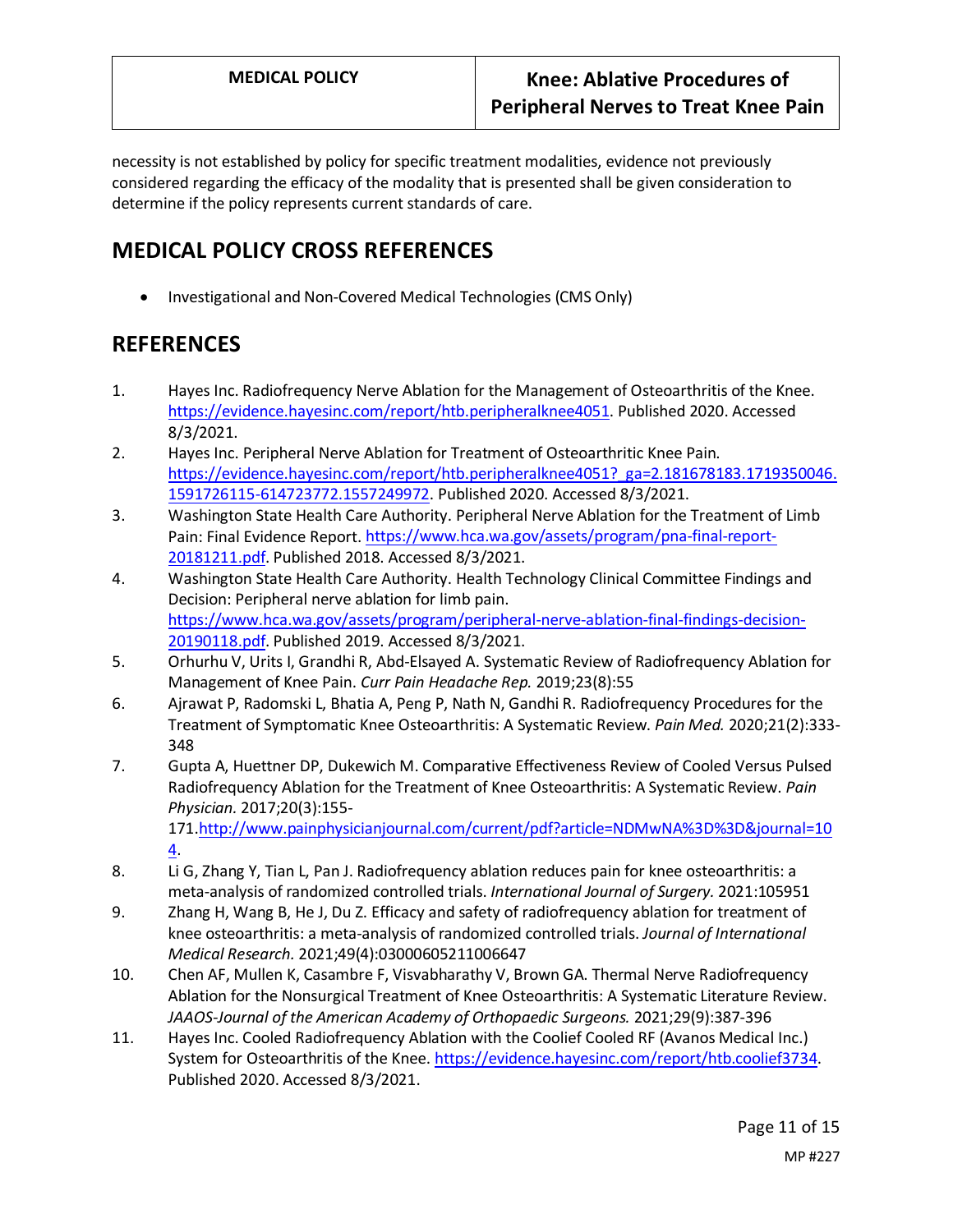- 12. ECRI Institute. Coolief Cooled Radiofrequency System (Avanos Medical, Inc.) for Treating Knee Osteoarthritis[. https://www.ecri.org/components/ProductBriefs/Pages/29441.aspx.](https://www.ecri.org/components/ProductBriefs/Pages/29441.aspx) Published 2020. Accessed 8/3/2021.
- 13. Chen AF, Khalouf F, Zora K, et al. Cooled radiofrequency ablation provides extended clinical utility in the management of knee osteoarthritis: 12-month results from a prospective, multicenter, randomized, cross-over trial comparing cooled radiofrequency ablation to a single hyaluronic acid injection. *BMC Musculoskelet Disord.* 2020;21(1):363
- 14. Davis T, Loudermilk E, DePalma M, et al. Prospective, Multicenter, Randomized, Crossover Clinical Trial Comparing the Safety and Effectiveness of Cooled Radiofrequency Ablation With Corticosteroid Injection in the Management of Knee Pain From Osteoarthritis. *Reg Anesth Pain Med.* 2018;43(1):84-9[1.https://www.ncbi.nlm.nih.gov/pubmed/29095245.](https://www.ncbi.nlm.nih.gov/pubmed/29095245)
- 15. Rahimzadeh P, Imani F, Faiz SH, Entezary SR, Nasiri AA, Ziaeefard M. Investigation the efficacy of intra-articular prolotherapy with erythropoietin and dextrose and intra-articular pulsed radiofrequency on pain level reduction and range of motion improvement in primary osteoarthritis of knee. *J Res Med Sci.* 2014;19(8):696- 702[.https://www.ncbi.nlm.nih.gov/pubmed/25422652.](https://www.ncbi.nlm.nih.gov/pubmed/25422652)
- 16. Gulec E, Ozbek H, Pektas S, Isik G. Bipolar Versus Unipolar Intraarticular Pulsed Radiofrequency Thermocoagulation in Chronic Knee Pain Treatment: A Prospective Randomized Trial. *Pain Physician.* 2017;20(3):197-206[.https://www.ncbi.nlm.nih.gov/pubmed/28339432.](https://www.ncbi.nlm.nih.gov/pubmed/28339432)
- 17. Qudsi-Sinclair S, Borras-Rubio E, Abellan-Guillen JF, Padilla Del Rey ML, Ruiz-Merino G. A Comparison of Genicular Nerve Treatment Using Either Radiofrequency or Analgesic Block with Corticosteroid for Pain after a Total Knee Arthroplasty: A Double-Blind, Randomized Clinical Study. *Pain Pract.* 2017;17(5):578-588[.https://www.ncbi.nlm.nih.gov/pubmed/27641918.](https://www.ncbi.nlm.nih.gov/pubmed/27641918)
- 18. Taverner MG, Ward TL, Loughnan TE. Transcutaneous pulsed radiofrequency treatment in patients with painful knee awaiting total knee joint replacement. *Clin J Pain.* 2010;26(5):429- 432[.https://www.ncbi.nlm.nih.gov/pubmed/20473051.](https://www.ncbi.nlm.nih.gov/pubmed/20473051)
- 19. Hayes Inc. The iovera° (Pacira Biosciences Inc.) System for Knee Osteoarthritis. [https://evidence.hayesinc.com/report/eer.iovera4278.](https://evidence.hayesinc.com/report/eer.iovera4278) Published 2021. Accessed 8/10/2021.
- 20. Radnovich R, Scott D, Patel AT, et al. Cryoneurolysis to treat the pain and symptoms of knee osteoarthritis: a multicenter, randomized, double-blind, sham-controlled trial. *Osteoarthritis Cartilage.* 2017;25(8):1247-1256[.https://www.ncbi.nlm.nih.gov/pubmed/28336454.](https://www.ncbi.nlm.nih.gov/pubmed/28336454)
- 21. Kolasinski SL, Neogi T, Hochberg MC, et al. 2019 American College of Rheumatology/Arthritis Foundation Guideline for the Management of Osteoarthritis of the Hand, Hip, and Knee. *Arthritis & Rheumatology.* 2020
- 22. Bannuru RR, Osani M, Vaysbrot E, et al. OARSI guidelines for the non-surgical management of knee, hip, and polyarticular osteoarthritis. *Osteoarthritis and cartilage.* 2019;27(11):1578-1589
- 23. U.S. Food & Drug Administration (FDA). 510(k) premarket notification (K170242). MultiGen™ 2 RF Generator System. Indications for Use. Approved: 05/25/2017. [https://www.accessdata.fda.gov/cdrh\\_docs/pdf17/K170242.pdf.](https://www.accessdata.fda.gov/cdrh_docs/pdf17/K170242.pdf) Accessed 8/3/2021.
- 24. U.S. Food & Drug Administration (FDA). 510(k) premarket notification (K173763). iovera° system. Indications for Use. Approved: 02/28/2018. [https://www.accessdata.fda.gov/cdrh\\_docs/pdf17/K173763.pdf.](https://www.accessdata.fda.gov/cdrh_docs/pdf17/K173763.pdf) Accessed 8/3/2021.
- 25. U.S. Food & Drug Administration (FDA). 510(k) premarket notification (K163461). Coolief\* Cooled RF Probe. Indications for Use. Approved: 04/13/2017. [https://www.accessdata.fda.gov/cdrh\\_docs/pdf16/K163461.pdf.](https://www.accessdata.fda.gov/cdrh_docs/pdf16/K163461.pdf) Accessed 8/3/2021.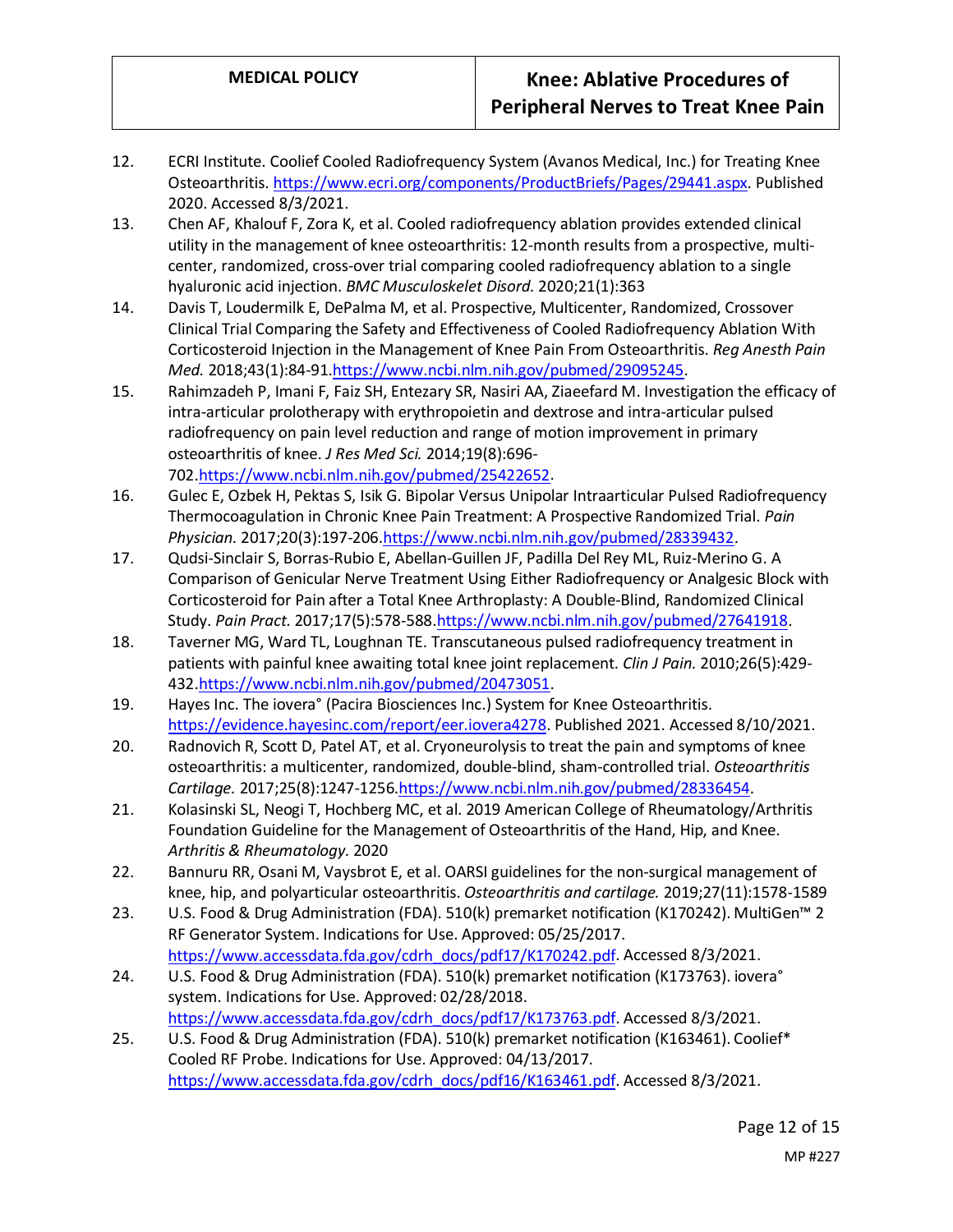### <span id="page-12-0"></span>**BILLING GUIDELINES APPENDIX**

Diagnosis codes for knee pain may include but are not limited to any of the ICD-10 codes listed below. Additional ICD codes may apply.

| <b>Code or Range</b> | <b>Description</b>                                           |
|----------------------|--------------------------------------------------------------|
| M174                 | Other bilateral secondary osteoarthritis of knee             |
| M175                 | Other unilateral secondary osteoarthritis of knee            |
| M172                 | Bilateral post-traumatic osteoarthritis of knee              |
| M1710                | Unilateral primary osteoarthritis, unspecified knee          |
| M1711                | Unilateral primary osteoarthritis, right knee                |
| M1712                | Unilateral primary osteoarthritis, left knee                 |
| M1730                | Unilateral post-traumatic osteoarthritis, unspecified knee   |
| M1731                | Unilateral post-traumatic osteoarthritis, right knee         |
| M1732                | Unilateral post-traumatic osteoarthritis, left knee          |
| M06261               | Rheumatoid bursitis, right knee                              |
| M06262               | Rheumatoid bursitis, left knee                               |
| M06269               | Rheumatoid bursitis, unspecified knee                        |
| M71161               | Other infective bursitis, right knee                         |
| M71162               | Other infective bursitis, left knee                          |
| M71169               | Other infective bursitis, unspecified knee                   |
| M71561               | Other bursitis, not elsewhere classified, right knee         |
| M71562               | Other bursitis, not elsewhere classified, left knee          |
| M71569               | Other bursitis, not elsewhere classified, unspecified knee   |
| M08.861-M08.869      | Other juvenile arthritis, knee                               |
| M08.961-M08.969      | Juvenile arthritis, unspecified, knee                        |
| M12.561-M12.569      | Traumatic arthropathy, knee                                  |
| M12.861-M12.869      | Other specific arthropathies, not elsewhere classified, knee |
| M13.161-M13.169      | Monoarthritis, not elsewhere classified, knee                |
| M13.861-M13.869      | Other specified arthritis, knee                              |
| M17.0-M17.9          | Osteoarthritis of knee                                       |
| M21.061-M21.069      | Valgus deformity, not elsewhere classified, knee             |
| M21.161-M21.169      | Varus deformity, not elsewhere classified, knee              |
| M21.261-M21.269      | Flexion deformity, knee                                      |
| M22.00-M22.92        | Disorder of patella                                          |
| M23.000-M23.92       | Internal derangement of knee                                 |
| M24.361-M24.369      | Pathological dislocation of knee, not elsewhere classified   |
| M24.461-M24.469      | Recurrent dislocation, knee                                  |
| M24.561-M24.569      | Contracture, knee                                            |
| M24.661-M24.669      | Ankylosis, knee                                              |
| M25.361-M25.369      | Other instability, knee                                      |
| M25.561-M25.569      | Pain in knee                                                 |
| M25.661-M25.669      | Stiffness of knee, not elsewhere classified                  |
| M25.761-M25.769      | Osteophyte, knee                                             |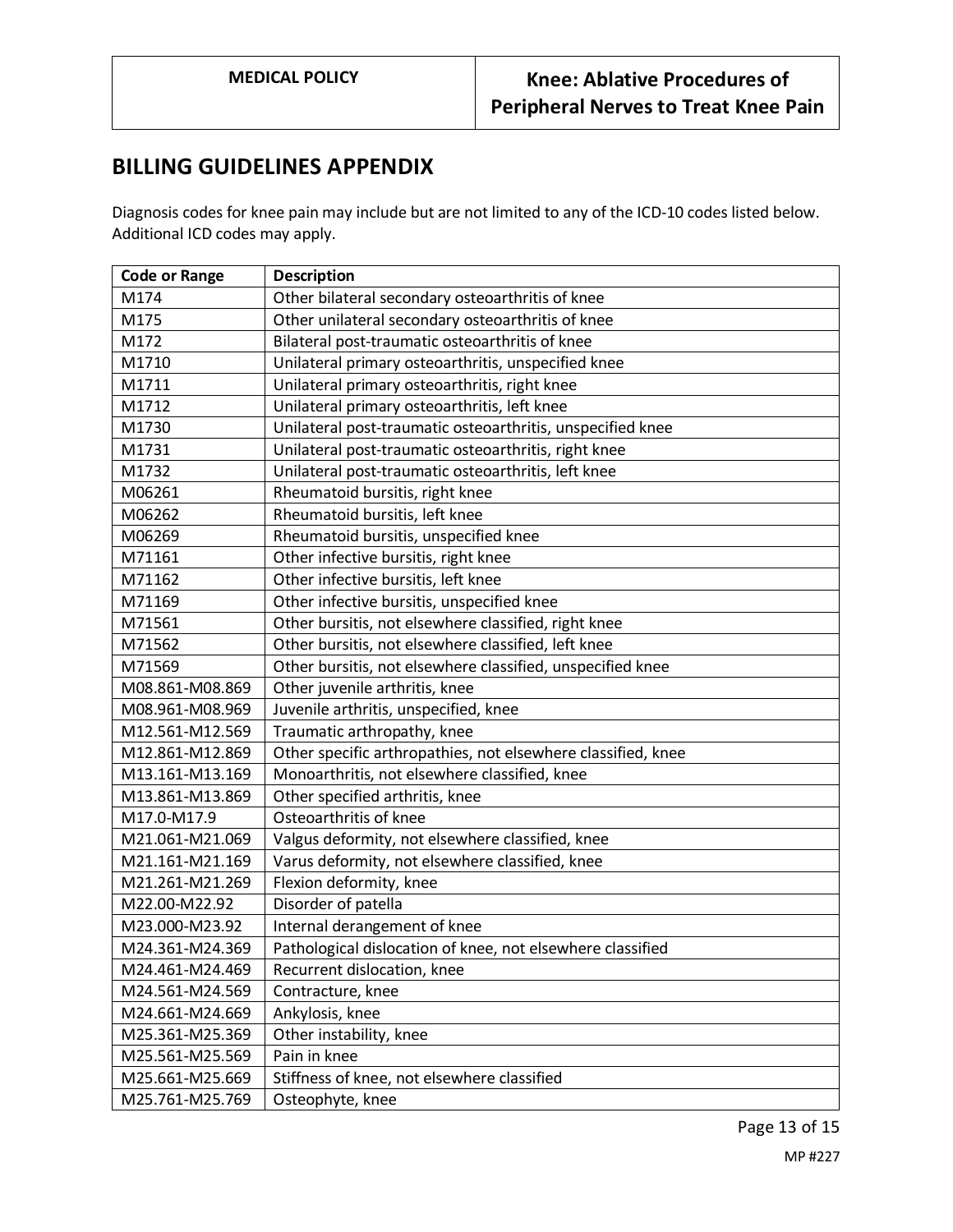# **MEDICAL POLICY Knee: Ablative Procedures of Peripheral Nerves to Treat Knee Pain**

| M25.861-M25.869   | Other specified joint disorders, knee                                          |
|-------------------|--------------------------------------------------------------------------------|
| M66.0             | Rupture of popliteal cyst                                                      |
| M67.361-M67.369   | Transient synovitis, knee                                                      |
| M67.461-M67.469   | Ganglion, knee                                                                 |
| M67.50-M67.52     | Plica syndrome                                                                 |
| M67.861-M67.869   | Other specified disorders of synovium and tendon, knee                         |
| M70.40-M70.42     | Prepatellar bursitis                                                           |
| M70.50-M70.52     | Other bursitis of knee                                                         |
| M71.20-M71.22     | Synovial cyst of popliteal space                                               |
| M71.561-M71.569   | Other bursitis, not elsewhere classified, knee                                 |
| M92.40-M92.42     | Juvenile osteochondrosis of patella                                            |
| M92.50-M92.52     | Juvenile osteochondrosis of tibia and fibula                                   |
| M94.261-M94.269   | Chondromalacia, knee                                                           |
| S80.00XA-S80.02XS | Contusion of knee                                                              |
| S83.101A-S83.196S | Subluxation and dislocation of knee                                            |
| S83.401A-S83.92XS | Sprain of knee                                                                 |
| S87.00XA-S87.02XS | Crushing injury of knee                                                        |
| T84.84XA-         | Pain due to internal orthopedic prosthetic devices, implants and grafts        |
| T84.84XS          |                                                                                |
| Z96.651-Z96.659   | Presence of artificial knee joint                                              |
| M0516             | Rheumatoid lung disease with rheumatoid arthritis of knee                      |
| M05161            | Rheumatoid lung disease with rheumatoid arthritis of right knee                |
| M05162            | Rheumatoid lung disease with rheumatoid arthritis of left knee                 |
| M05169            | Rheumatoid lung disease with rheumatoid arthritis of unspecified knee          |
| M0526             | Rheumatoid vasculitis with rheumatoid arthritis of knee                        |
| M05261            | Rheumatoid vasculitis with rheumatoid arthritis of right knee                  |
| M05262            | Rheumatoid vasculitis with rheumatoid arthritis of left knee                   |
| M05269            | Rheumatoid vasculitis with rheumatoid arthritis of unspecified knee            |
| M0536             | Rheumatoid heart disease with rheumatoid arthritis of knee                     |
| M05361            | Rheumatoid heart disease with rheumatoid arthritis of right knee               |
| M05362            | Rheumatoid heart disease with rheumatoid arthritis of left knee                |
| M05369            | Rheumatoid heart disease with rheumatoid arthritis of unspecified knee         |
| M0546             | Rheumatoid myopathy with rheumatoid arthritis of knee                          |
| M05461            | Rheumatoid myopathy with rheumatoid arthritis of right knee                    |
| M05462            | Rheumatoid myopathy with rheumatoid arthritis of left knee                     |
| M05469            | Rheumatoid myopathy with rheumatoid arthritis of unspecified knee              |
| M0556             | Rheumatoid polyneuropathy with rheumatoid arthritis of knee                    |
| M05561            | Rheumatoid polyneuropathy with rheumatoid arthritis of right knee              |
| M05562            | Rheumatoid polyneuropathy with rheumatoid arthritis of left knee               |
| M05569            | Rheumatoid polyneuropathy with rheumatoid arthritis of unspecified knee        |
| M0566             | Rheumatoid arthritis of knee with involvement of other organs and systems      |
| M05661            | Rheumatoid arthritis of right knee with involvement of other organs and        |
|                   | systems                                                                        |
| M05662            | Rheumatoid arthritis of left knee with involvement of other organs and systems |